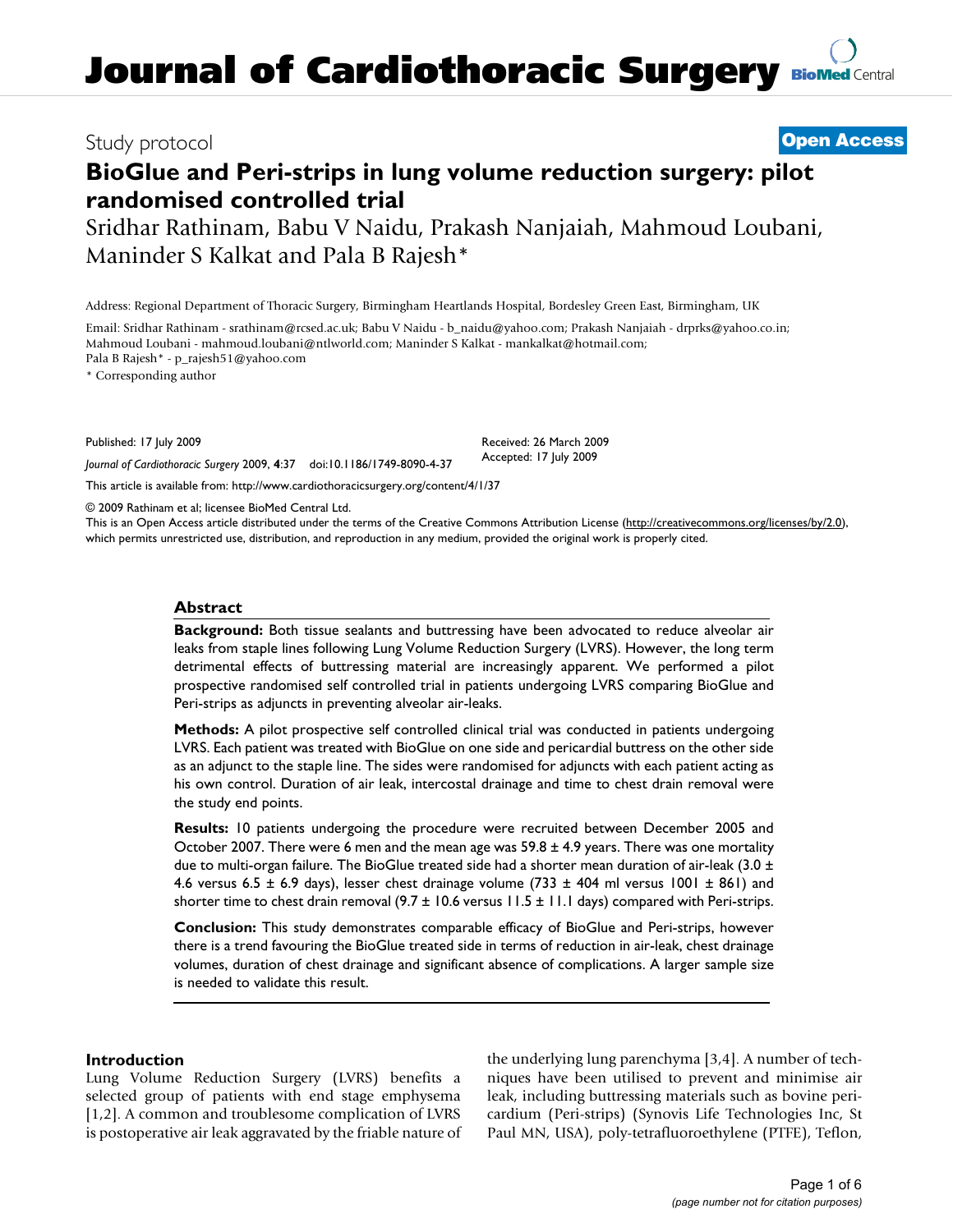polyglycollic acid and gel foam [3,5,6]. In addition, a number of surgical sealants are in use to achieve pneumostasis after pulmonary surgery [3,7-10].

BioGlue surgical sealant (CryoLife Inc. Kennesaw, U.S.A) is a topically applied mixture of bovine serum albumin and glutaraldehyde. It is approved for use as an adjunct to standard methods of haemostasis and for use in a wide range of soft tissue repairs. BioGlue has also been shown to reduce air leaks, length of chest drains and hospital stay in thoracic surgical practice [9]. However, at present there are no published reports regarding the utility or efficacy of BioGlue in LVRS patients.

The principal aim of our pilot randomised self controlled trial was to compare the use of BioGlue and buttressed pericardial strips in controlling postoperative air leak following LVRS. This was assessed by clinically relevant outcome measures of duration of air leak, drainage volume and time to drain removal. We report the results of our pilot phase in this paper.

#### **Materials and methods** *Patient Selection*

A prospective, randomised self controlled trial with the approval of the East Birmingham Research Ethics Committee was performed at Birmingham Heartlands Hospital between December 2005 and October 2007. We used the CONSORT checklist for design and conduct of this study. As there are no comparative trials comparing these interventions we designed the study in two phases a pilot phase of ten patients to review the results and to calculate a sample size for the trial. An informed patient consent was obtained before each operation. Patients undergoing bilateral LVRS through a median sternotomy incision were included in the study. Patients with asymmetrical disease and known allergies to bovine pericardium and albumin were excluded. All patients had routine work-up for LVRS according to our unit protocol, comprising full lung function tests, high resolution CT scanning (HRCT), quantitative ventilation-perfusion scanning, echocardiography in patients with previous cardiac history, smoking cessation and pulmonary rehabilitation.

#### *Randomisation*

Randomisation was undertaken with sequential closed envelopes containing the treatment strategies assigned to each side. In each case, the operating surgeon opened the envelope on the day of surgery to assign the treatment strategy to each side (Figure 1).

#### *Surgery*

All patients had a peri-operative epidural catheter sited for pain relief. The surgery was performed under general anaesthesia with a double lumen endotracheal tube and



sequential single lung ventilation. The surgical access was gained through median sternotomy. The target areas were identified based on preoperative CT scan, ventilation perfusion scan as well as by direct per-operative observation and palpation of lung parenchyma. The pleural cavity was entered after instituting single lung ventilation to the contra lateral side. After few minutes of suspending ventilation, the relatively better part of the lung parenchyma tends to collapse thus demarcating the worst areas for excision. The line of excision began at the medial aspect, near the horizontal fissure for the right upper lobe and near the base of the lingula for the left upper lobe. With successive applications of the GIA 80 stapler (Auto Suture, Tyco Healthcare Norwalk CN, USA), the line of excision was carried up toward the apex, angled postero-laterally, and then angled downward on the postero-lateral portion of the upper lobe ending up near the top of the oblique fissure. Thus an inverted 'U' shaped continuous staple line was formed. The resection was limited to the level of the azygos vein on the right and to the aortic arch on the left.

#### *Intervention*

BioGlue was applied on the stapled margins using a spreader tip. The unique double-helix delivery system attached to a syringe enables swift mixing of two components of the product. The lung was gently re-inflated after two minutes. In the other group Peri-strips were applied onto the jaws of the GIA stapler before applying them on the lung parenchyma.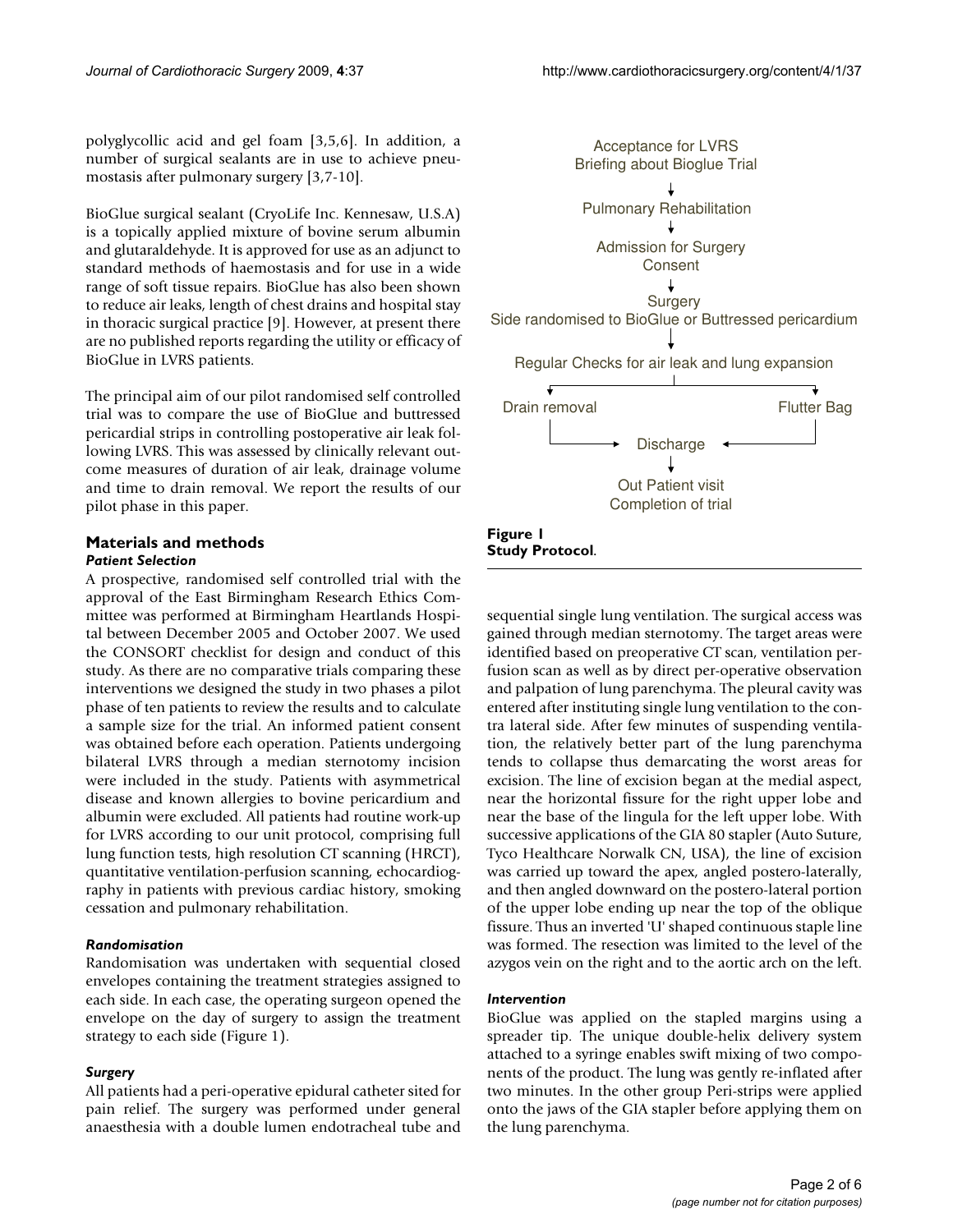#### *Checking for air leak*

After ensuring pneumostasis, 28F apical and basal drains were placed in the pleural space and brought out through separate stab incisions. The pleural openings on either side were closed with a continuous run of 4/0 prolene suture (Ethicon USA) to prevent crossover air leak. Once the pleurae were isolated the air-leak check was repeated to rule out crossover air leaks.

The anaesthetist carefully avoided over-inflation of the operated lung letting the lung inflate gently accepting a period of relative hypercarbia. At the end of the procedure, the sternum was closed with sternal wires and the pre-sternal fascia and skin were closed in layers. The patients were all extubated at the end of the operation and nursed in the thoracic high dependency unit.

#### *Postoperative Care*

The chest drains were connected to underwater seal drainage systems individually and left without suction. The drains were connected to flutter valve bags (Portex Ltd, Hythe UK) once the drainage was less than 100 mls/day to enable mobilisation. The chest drains were removed following cessation of the air leak, confirmation of full expansion of the lung and drainage less than 100 ml in 24 hours. This was achieved in majority of patients. However, if there was persistent air leak or the lung failed to expand after seven days, the patient was discharged home with drain connected to a flutter valve bag, which was removed subsequently. The patients were routinely followed up to 6 weeks after surgery.

In this study, the postoperative air leak was defined as the presence of air bubbles in the chest drains during the course of normal or forced expiration (coughing). The investigators performed daily objective assessments that were concurrently verified by independent blinded senior nursing staff.

#### *Statistical Analysis*

The results are expressed as mean  $\pm$  standard deviation. The sides randomised to each arm were grouped according to treatment allocation, and compared with t tests for normally distributed measures and Mann-Whitney tests for non-normally distributed measures.

|  |  | Table 1: Demographics and Investigations |  |  |
|--|--|------------------------------------------|--|--|
|--|--|------------------------------------------|--|--|

#### **Results**

#### *Demographics*

A total of 10 patients were recruited and consented over a period of 24 months into this study. There were 6 men with a mean age of  $59.8 \pm 4.9$  years. All patients had discontinued smoking prior to surgery. The median Karnofsky performance scale of this group was 70%. Comorbidities included hypertension (n: 1), diabetes mellitus (n: 1) and aortic regurgitation (n: 1). There was no significant difference in the distribution of emphysema between the two treatment sides as assessed by independent review of HRCT and quantitative ventilation perfusion imaging. A summary of pre-operative investigations is presented in Table 1.

#### *Cessation of Air-leak*

There was shorter mean duration of air leak, less drainage and chest drains were removed earlier in the BioGlue group but these do not reach statistical significance due to small numbers (Figure 2, Table 2). There was a tendency for earlier cessation or comparable duration of air leak in the BioGlue arm on direct comparison between the two treatment sides in all but one patient. Two patients did not have any post operative air leak. BioGlue treated sides had comparable duration of air leak with Peri-strips treated sides. In three patients the BioGlue treated side had significantly shorter air-leak duration and one patient had a longer air-leak in the BioGlue treated side (Figure 3).

When comparing the number of subjects with air-leak on each of the post operative days there was only one patient in the BioGlue treated side who had prolonged air leak (duration more than 7 days) compared with four in the Peri-strips treated side (Figure 4).

#### *Complications*

There was single mortality on the 38<sup>th</sup> post operative day, due to postoperative respiratory failure leading to multiorgan failure.

No adjunct related complications were encountered in the BioGlue arm. In Peri-strips side, one patient had air leak at the end of the procedure from the junction of two staple lines and required extra pneumostasis with insertion of

| Variable                                                                  |                |                            |
|---------------------------------------------------------------------------|----------------|----------------------------|
| Age (Mean $±$ SD)                                                         |                | 59.8 $\pm$ 4.9 years       |
| Sex(M:F)                                                                  |                | 6:4                        |
| <b>Predicted FEVI</b>                                                     | % Mean (Range) | $22(19-47)$                |
| <b>Residual Volume</b>                                                    | % Mean (Range) | 225 (172-260)              |
| KCO                                                                       | % Mean (Range) | $36(15 - 58)$              |
| Lung Volume Resected in cm <sup>3</sup> Mean (Range) Bioglue: Peri-strips |                | 194 (47-504): 174 (46-365) |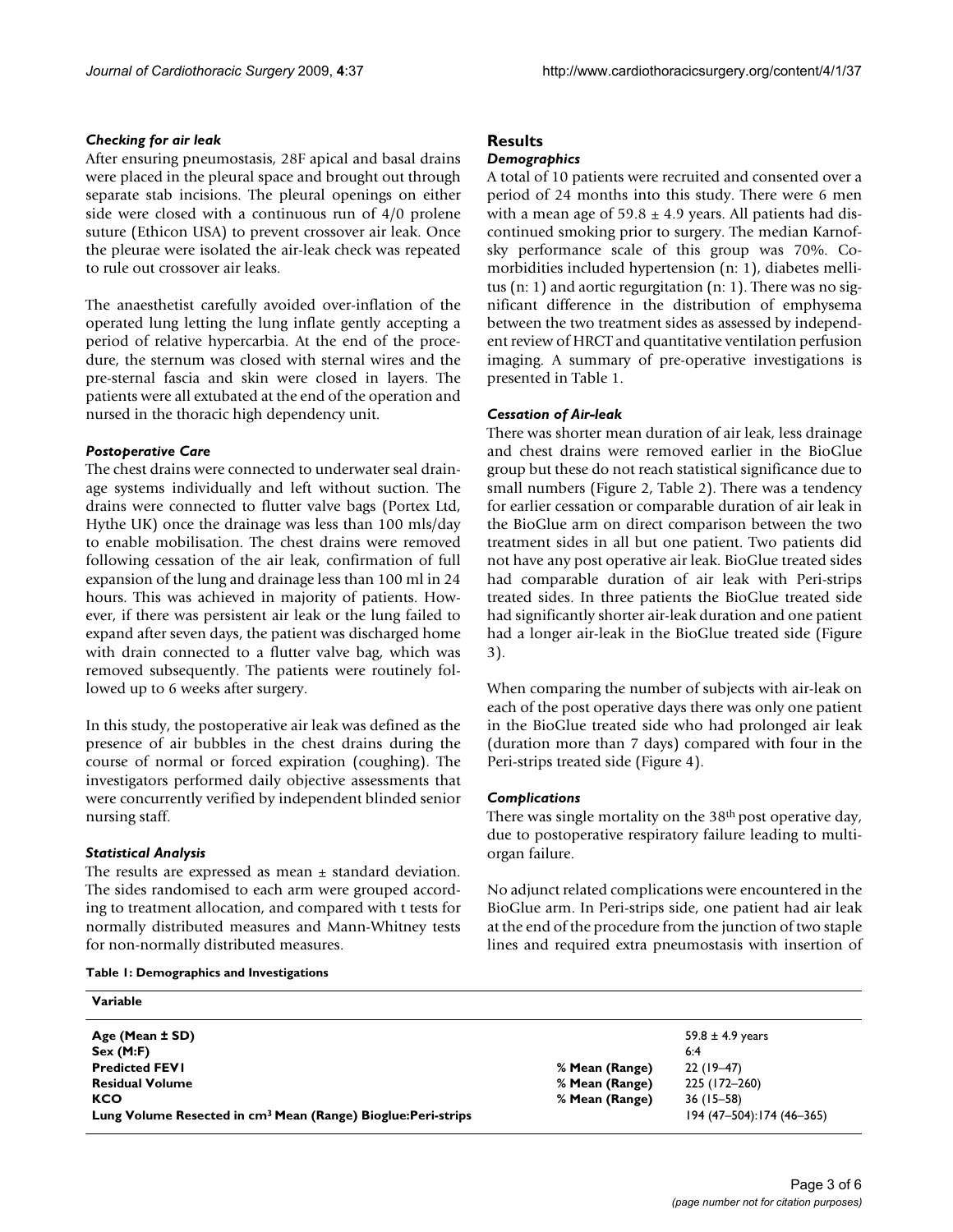|  | Table 2: Comparative outcome between the groups |  |  |  |
|--|-------------------------------------------------|--|--|--|
|--|-------------------------------------------------|--|--|--|

|                     | <b>BioGlue</b> | Peri-strips     | P    |
|---------------------|----------------|-----------------|------|
| Air leak (days)     | $3.0 \pm 4.6$  | $6.50 \pm 6.88$ | 0.27 |
| Drainage Volume(ml) | $733 \pm 404$  | $1001 + 861$    | 0.65 |
| ICD duration (days) | $9.7 + 10.6$   | $11.5 + 11.1$   | 0.73 |

prolene sutures. Although this can be viewed as technical failure, it may still be considered as adjunct failure. BioGlue application on the staple confluence may have sealed the leak where as with the Peri-strips it is incorporated into the overlapped stapling lines therefore necessacitating extra sutures. One patient had prolonged air leak on the Peri-strips treated side and was discharged home on a flutter valve bag. Another patient coughed up part of the Peri-strips three months after the surgical procedure.

#### **Discussion**

Lung Volume Reduction Surgery for emphysema has evolved over the last two decades since the original description by Brantigan [11]. Cooper and colleagues popularised the use of stapled excision of the emphysematous lung with good outcomes [1]. This was followed by a number of groups pursuing varied selection criteria and techniques with mixed results [4,12-14]. However, the selection criteria and benefits of LVRS in end stage emphysema has been established in the National Emphysema Treatment Trial [2] with durable long term results in select group of patients [15].

One of the major complications of stapled LVRS is prolonged air leak which occurs in 50–90% of the patients [3]. A number of adjuncts to prevent air leak have been advocated which include bovine pericardium, Gore-Tex or autologous pleura [3,6]. The buttressing of the staple line has been shown to reduce the duration of air leak and time to chest drain removal [6]. In our centre, the standard approach to Lung Volume Reduction Surgery is through a median sternotomy incision and bilateral stapled excision with Peri-strips buttressing. We refrained from performing thoracoscopic LVRS because of the lack of endoscopic buttressing materials at the time of designing this study.

Though the buttressing adjuncts result in better pneumostasis, there are many documented cases of migration of the buttressing pericardium [5,16,17] or associated staples [18,19] sometimes resulting in harm to the patient. Following LVRS, we believe that the staple line causes a shearing force on the lung parenchyma which results in



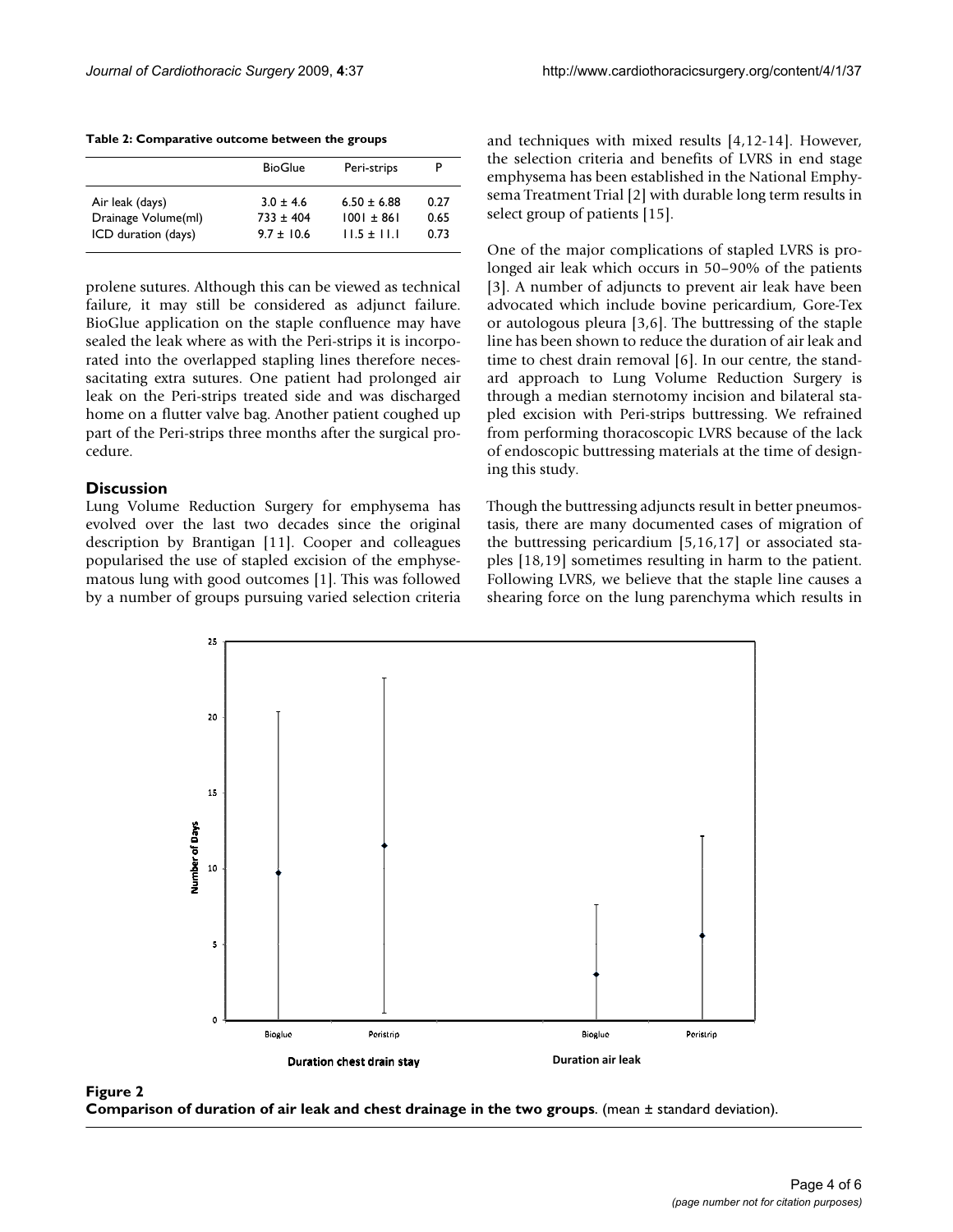

#### Figure 3

**Comparative results of BioGlue and Peri-strips in each patient**. The graph represents the number of days with air leak in the BioGlue arm on the left side and Peri-strips arm on the right side and links each patient with a bar. Two patients with identical values are superimposed on one another.